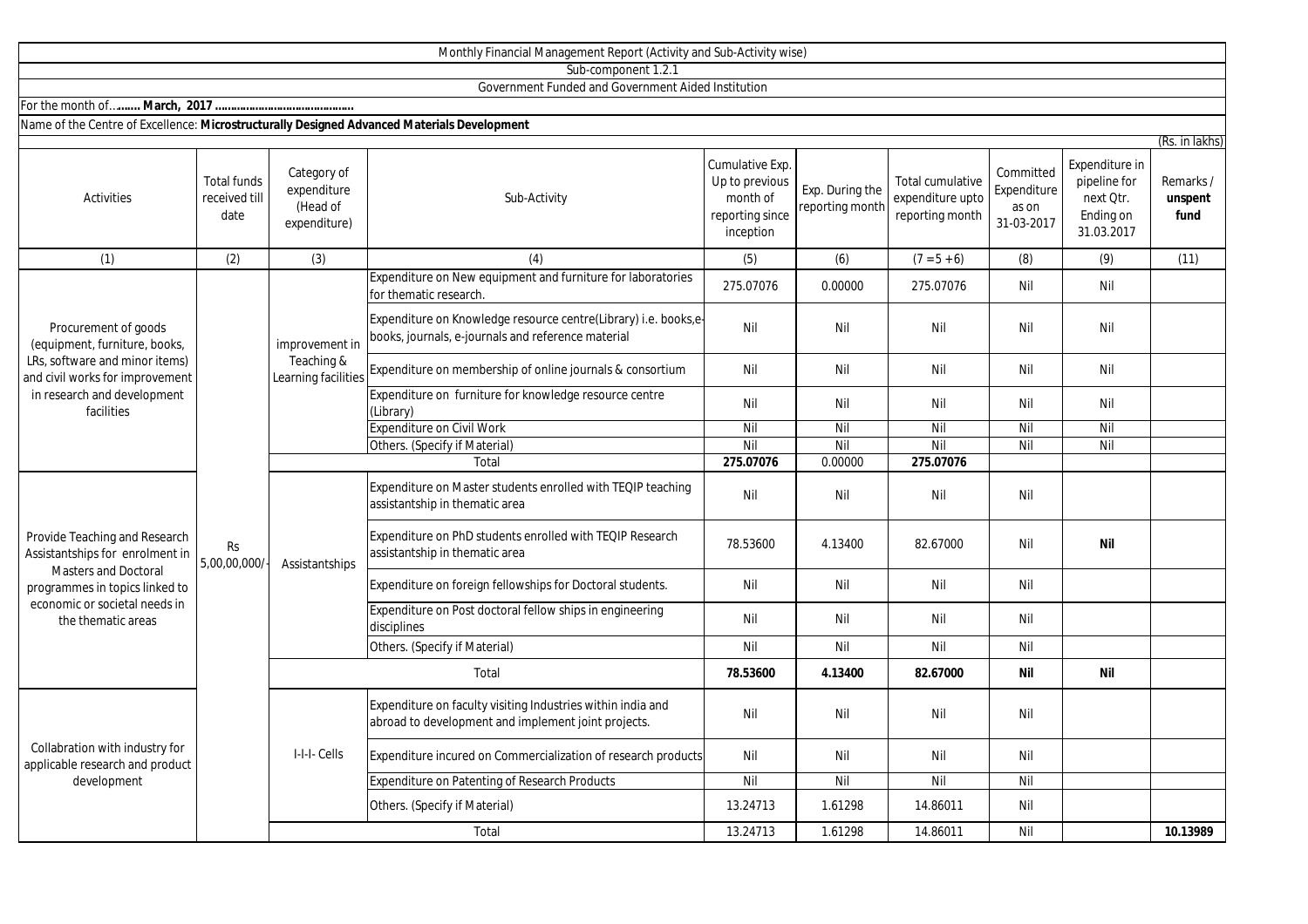| Activities                                                                                                                                      | <b>Total funds</b><br>received till<br>date | Category of<br>expenditure<br>(Head of<br>expenditure) | Sub-Activity                                                                                                                                   | Cumulative Exp.<br>Up to previous<br>month of<br>reporting since<br>inception | Exp. During the<br>reporting month | Total cumulative<br>expenditure upto<br>reporting month | Committed<br>Expenditure<br>as on<br>31-03-2017 | Expenditure in<br>pipeline for<br>next Otr.<br>Ending on<br>31.03.2017 | Remarks /<br>unspent<br>fund |
|-------------------------------------------------------------------------------------------------------------------------------------------------|---------------------------------------------|--------------------------------------------------------|------------------------------------------------------------------------------------------------------------------------------------------------|-------------------------------------------------------------------------------|------------------------------------|---------------------------------------------------------|-------------------------------------------------|------------------------------------------------------------------------|------------------------------|
| National / International<br>collabration for Research and<br>Development activities with<br>Academic Institutions and<br>R<br>& D organisations |                                             | <b>R&amp;D</b>                                         | Expenditure on Securing sponsored projects and Consultancy<br>assignments                                                                      | Nil                                                                           | Nil                                | Nil                                                     | Nil                                             |                                                                        |                              |
|                                                                                                                                                 |                                             |                                                        | Expenditure on Publication of research papers in peer reviewed<br>journals                                                                     | 0.08092                                                                       | $\mathbf{0}$                       | 0.08092                                                 | Nil                                             |                                                                        |                              |
|                                                                                                                                                 |                                             |                                                        | Expenditure incured on Commercialization of research products                                                                                  | Nil                                                                           | Nil                                | Nil                                                     | Nil                                             |                                                                        |                              |
|                                                                                                                                                 |                                             |                                                        | <b>Expenditure on Patenting of Research Products</b>                                                                                           | 2.89450                                                                       | 0.00000                            | 2.89450                                                 | Nil                                             |                                                                        |                              |
|                                                                                                                                                 |                                             |                                                        | Expenditure on amount paid to Consultant for participation in<br>Research & Development and for delivering expert lectures                     | Nil                                                                           | Nil                                | Nil                                                     | Nil                                             |                                                                        |                              |
|                                                                                                                                                 |                                             |                                                        | Expenditure on faculty visiting Industries within india and<br>abroad to development and implement joint projects.                             | Nil                                                                           | Nil                                | Nil                                                     | Nil                                             |                                                                        |                              |
|                                                                                                                                                 |                                             |                                                        | Expenditure on characterization of sample of R & D projects                                                                                    | Nil                                                                           | Nil                                | Nil                                                     | Nil                                             |                                                                        |                              |
|                                                                                                                                                 |                                             |                                                        | Expenditure on Presentation of paper in International Seminar,<br>Conference etc. by Doctoral students                                         | 19.63817                                                                      | 0.00000                            | 19.63817                                                | Nil                                             |                                                                        |                              |
|                                                                                                                                                 |                                             |                                                        | Others. (Specify if Material)                                                                                                                  | 24.20659                                                                      | 0.65176                            | 24.85835                                                | Nil                                             |                                                                        |                              |
|                                                                                                                                                 |                                             |                                                        | Total                                                                                                                                          | 46.82018                                                                      | 0.65176                            | 47.47194                                                | <b>Nil</b>                                      |                                                                        | 0.41806                      |
| Enhancing research competence<br>of faculty and knowledge sharing<br>in thematic areas, both within<br>India and abroad                         |                                             | <b>FSD</b>                                             | Expenditure on faculty training for enhancement of Research<br>competence in thematic areas                                                    | 3.58528                                                                       | $\mathbf 0$                        | 3.58528                                                 | Nil                                             |                                                                        |                              |
|                                                                                                                                                 |                                             |                                                        | Expenditure incurred on Participation by faculty in seminars,<br>conferences, workshops and Continuing Education Programes<br>(CEPs) etc.      | 1.91592                                                                       | 0.00000                            | 1.91592                                                 | Nil                                             |                                                                        |                              |
|                                                                                                                                                 |                                             |                                                        | Expenditure on Organizing thematic area training programmes,<br>workshops, seminars, conferences and Continuing Education<br>Programmes (CEPs) | 33.83011                                                                      | 0.41825                            | 34.24836                                                | Nil                                             |                                                                        |                              |
|                                                                                                                                                 |                                             |                                                        | Expenditure on staff development                                                                                                               | Nil                                                                           | Nil                                | Nil                                                     | Nil                                             |                                                                        |                              |
|                                                                                                                                                 |                                             |                                                        | Expenditure on seed grant to researchers to venture into new<br>directions within the specified theme.                                         | Nil                                                                           | Nil                                | Nil                                                     | Nil                                             |                                                                        |                              |
|                                                                                                                                                 |                                             |                                                        | Others. (Specify if Material)                                                                                                                  | Nil                                                                           | Nil                                | Nil                                                     | Nil                                             |                                                                        |                              |
|                                                                                                                                                 |                                             |                                                        | Total                                                                                                                                          | 39.33131                                                                      | 0.41825                            | 39.74956                                                |                                                 |                                                                        | 2.30044                      |
| Incremental operating cost                                                                                                                      |                                             | <b>IOC</b>                                             |                                                                                                                                                | 25.28702                                                                      | 1.18000                            | 26.46702                                                | Nil                                             |                                                                        | 0.92298                      |
| <b>GRAND TOTAL</b>                                                                                                                              |                                             |                                                        | 478.29240                                                                                                                                      | 7.99699                                                                       | 486.28939                          | <b>Nil</b>                                              |                                                 | 13.78137                                                               |                              |